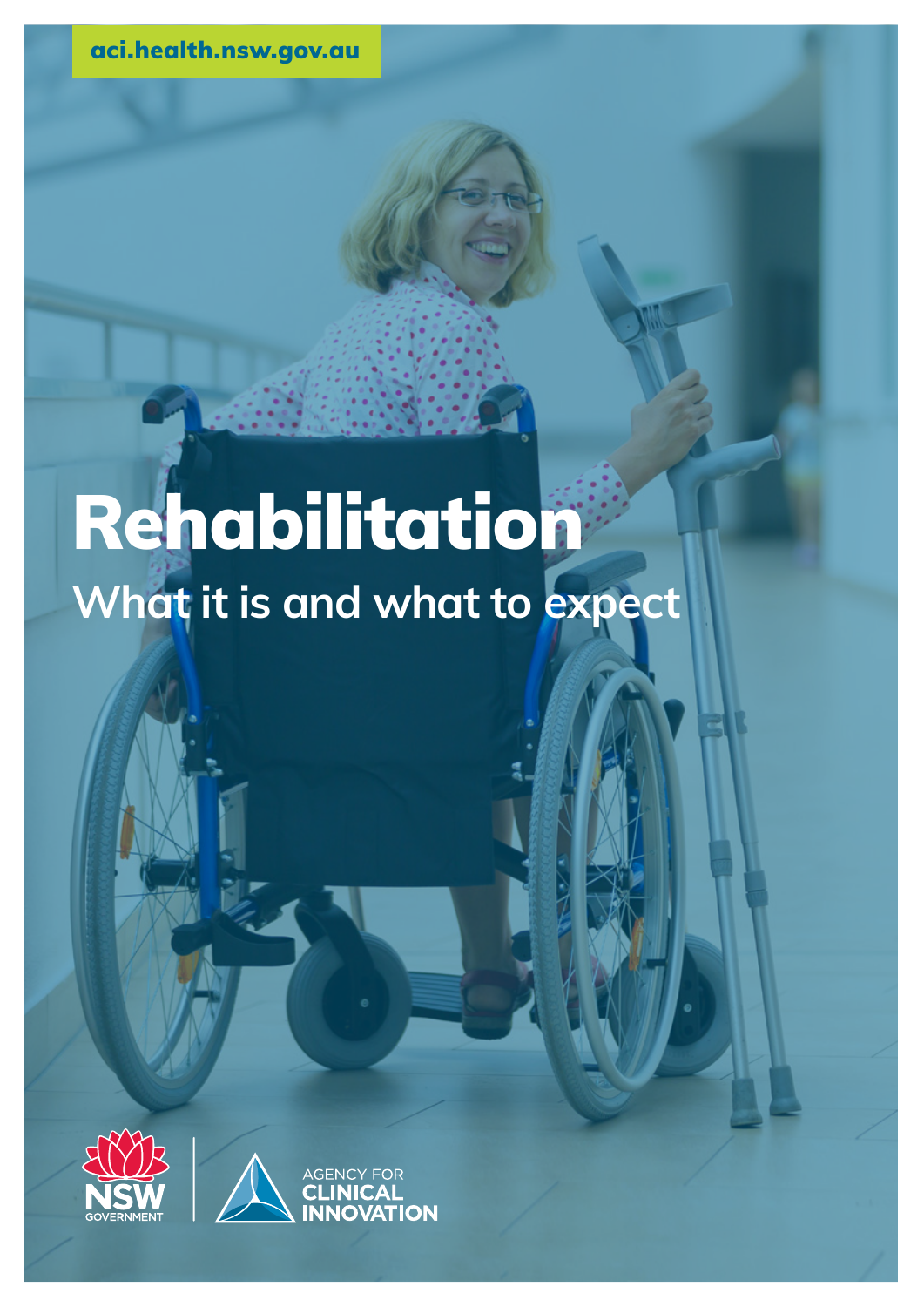### What is rehabilitation?

#### **Rehabilitation (or 'rehab') is the process of improving your health and quality of life after injury, illness or surgery.**

This brochure provides some information about rehabilitation, including who might be involved, where you might receive care, and what to expect.

**Medical, nursing and allied health services are offered to assist you with:**

- **physical function**
- **mental function**
- **emotional and spiritual health**
- **social wellbeing.**

#### Your rehab journey

**Rehabilitation focuses on you as a whole person, and is specifically tailored to your own goals.**

Your rehab team will work with you to break down your long-term goals into short-term goals so that you are able to see progress.

It is not always possible to have a complete recovery, but rehabilitation supports you to adjust to the changes you have experienced. Rehab is often a lifelong journey.

**You may focus on activities that matter most to you, such as being able to:**

- **prepare meals**
- **go to the local shopping centre or cinema**
- **play with your children or grandchildren**
- **return to work**
- **return to your studies**
- **return to sport and leisure activities.**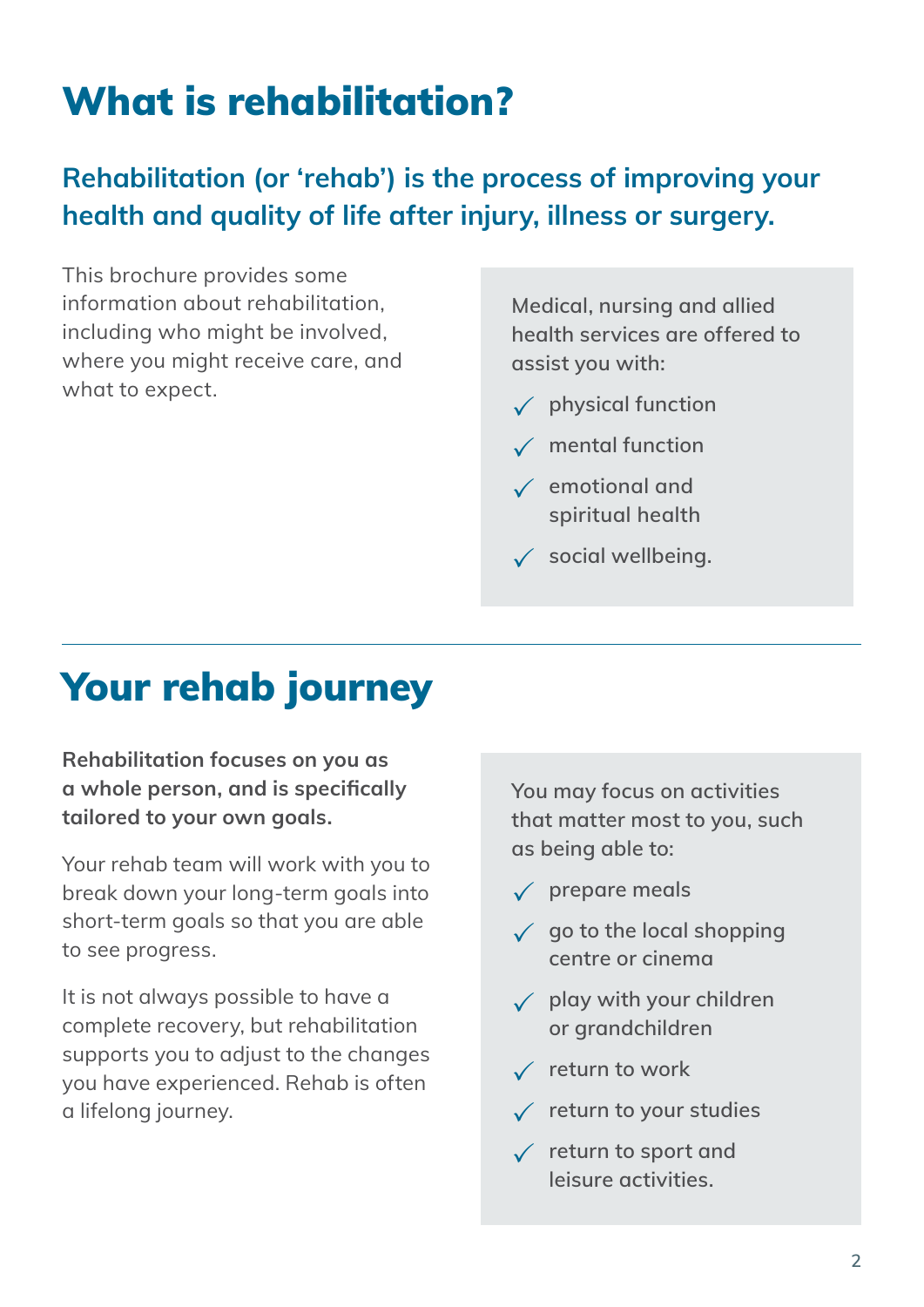### The rehabilitation team

Your rehabilitation team will involve a variety of health professionals from different disciplines. This is referred to as a multidisciplinary team (MDT).

| <b>MEDICAL AND NURSING PROFESSIONALS</b> |                                                                                                                                                                   |  |
|------------------------------------------|-------------------------------------------------------------------------------------------------------------------------------------------------------------------|--|
| Doctor                                   | Manages your day-to-day care while you are an in hospital                                                                                                         |  |
| <b>Rehabilitation</b><br>nurses          | Work with medical and allied health staff to create comprehensive<br>care plans based on your goals and potential, to help restore your<br>health beyond hospital |  |
| <b>Rehabilitation</b><br>physician       | Provides medical supervision, assessing and diagnosing your<br>condition to maximise recovery potential                                                           |  |
| Ward nurses                              | Provide 24/7 care to assist you with the ongoing management of your<br>condition while you are an in hospital                                                     |  |

#### **ALLIED HEALTH PROFESSIONALS**

| Allied health assistant       | Supports specialist allied health professionals                                                                                             |  |
|-------------------------------|---------------------------------------------------------------------------------------------------------------------------------------------|--|
| <b>Dietitian</b>              | Monitors your nutrition needs and food/fluid intake to aid your recovery                                                                    |  |
| <b>Diversional therapist</b>  | Assists you with leisure and recreational experiences important to you                                                                      |  |
| <b>Exercise physiologist</b>  | Assists you to improve your strength, balance, mobility and endurance                                                                       |  |
| Neuro-psychologist            | Assesses and supports you with changes in thinking or behaviour                                                                             |  |
| <b>Occupational therapist</b> | Assists you to manage daily activities and look after yourself                                                                              |  |
| Orthoptist                    | Assesses and assists the use of best visual function                                                                                        |  |
| Orthotist/prosthetist         | Provides assistive devices if required (e.g. prosthetic limb)                                                                               |  |
| Pharmacist                    | Prepares and dispenses medication, provides education and advice<br>about prescriptions                                                     |  |
| Physiotherapist               | Assists you to achieve your physical potential by focusing on your<br>function and tailoring a treatment program specific to your needs     |  |
| Podiatrist                    | Diagnoses and treats feet and lower limb conditions to assist<br>mobility and recovery                                                      |  |
| Psychologist                  | Supports your mental health, including adjusting to your condition<br>and dealing with grief, stress and mood changes                       |  |
| Social worker                 | Supports you and your family and carers in leaving hospital or rehab<br>facility (discharge planning) and connects you to relevant services |  |
| Speech pathologist            | Assists you with communication and eating/drinking (swallowing)                                                                             |  |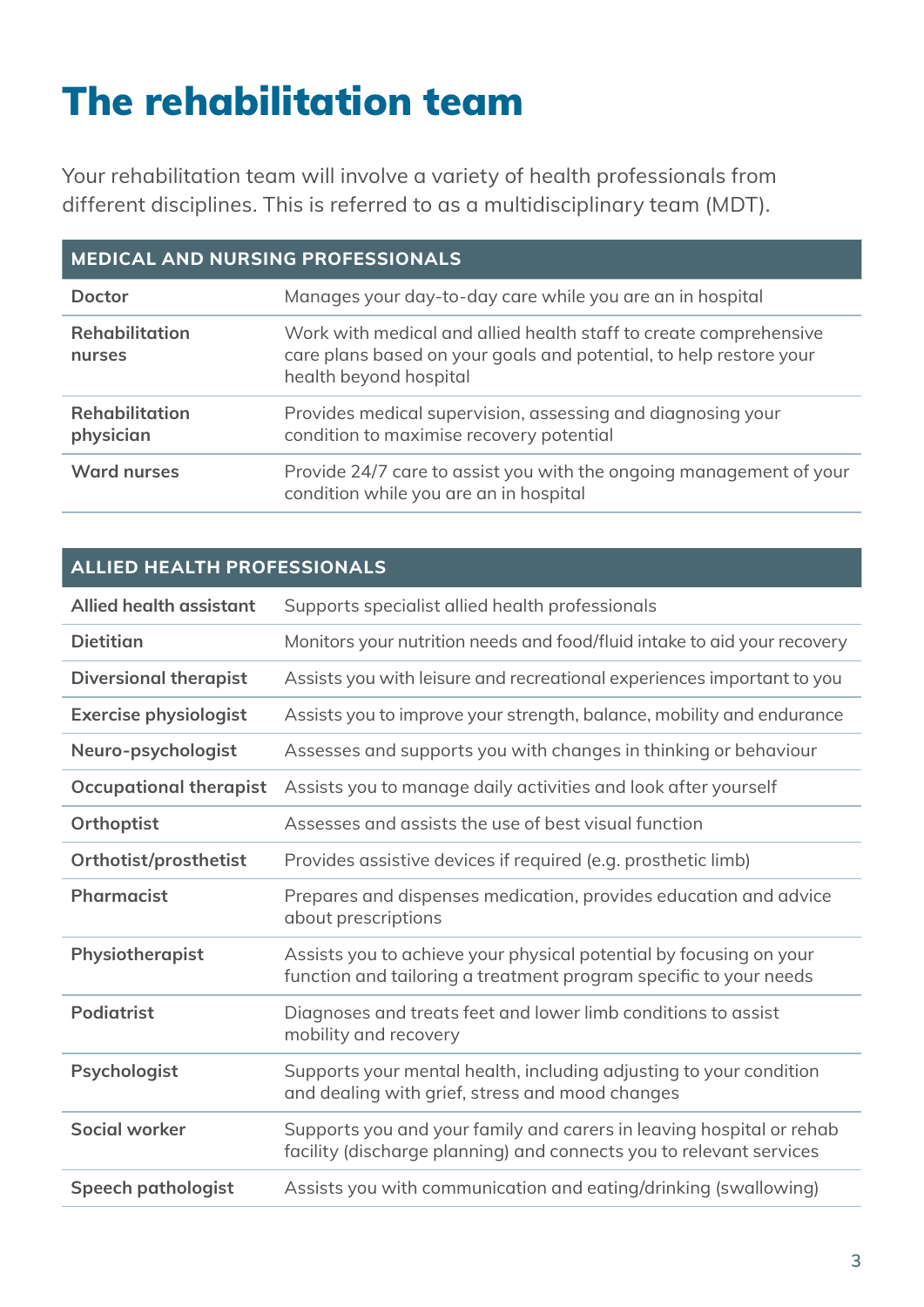### The rehabilitation settings

Rehabilitation care occurs in hospital and community settings. The location/s that you receive care will depend on your needs and what is available in your local area.

| <b>CARE</b>                    | <b>LOCATION</b>                                            | <b>DETAIL</b>                                                                                                                                                                                                                                                                                                      |
|--------------------------------|------------------------------------------------------------|--------------------------------------------------------------------------------------------------------------------------------------------------------------------------------------------------------------------------------------------------------------------------------------------------------------------|
| Inpatient care                 | Hospital                                                   | The word 'inpatient' refers to the time you<br>spend in hospital, from the time of admission.<br>Care is provided by the MDT.                                                                                                                                                                                      |
| Outpatient/<br>ambulatory care | Hospital, outpatient<br>clinic, community<br>health centre | You will receive treatment from an allied<br>health therapist, either on an individual basis<br>(one-on-one) or in a group setting. You may<br>also be reviewed by medical or nursing staff.<br>This type of care setting is most common<br>when you require only a single type of<br>therapy, e.g. physiotherapy. |
| Day hospital care              | Hospital, outpatient<br>clinic, community<br>health centre | You will receive treatment from the MDT,<br>either on an individual basis (one-on-one)<br>or in a group setting. You may also be<br>reviewed by medical or nursing staff.<br>This is usually the care setting when you<br>require two or more types of therapy.                                                    |
| Home-based care                | Your residence                                             | After you leave hospital (discharged), this<br>care can be delivered by allied health or<br>nursing staff within the home environment.                                                                                                                                                                             |

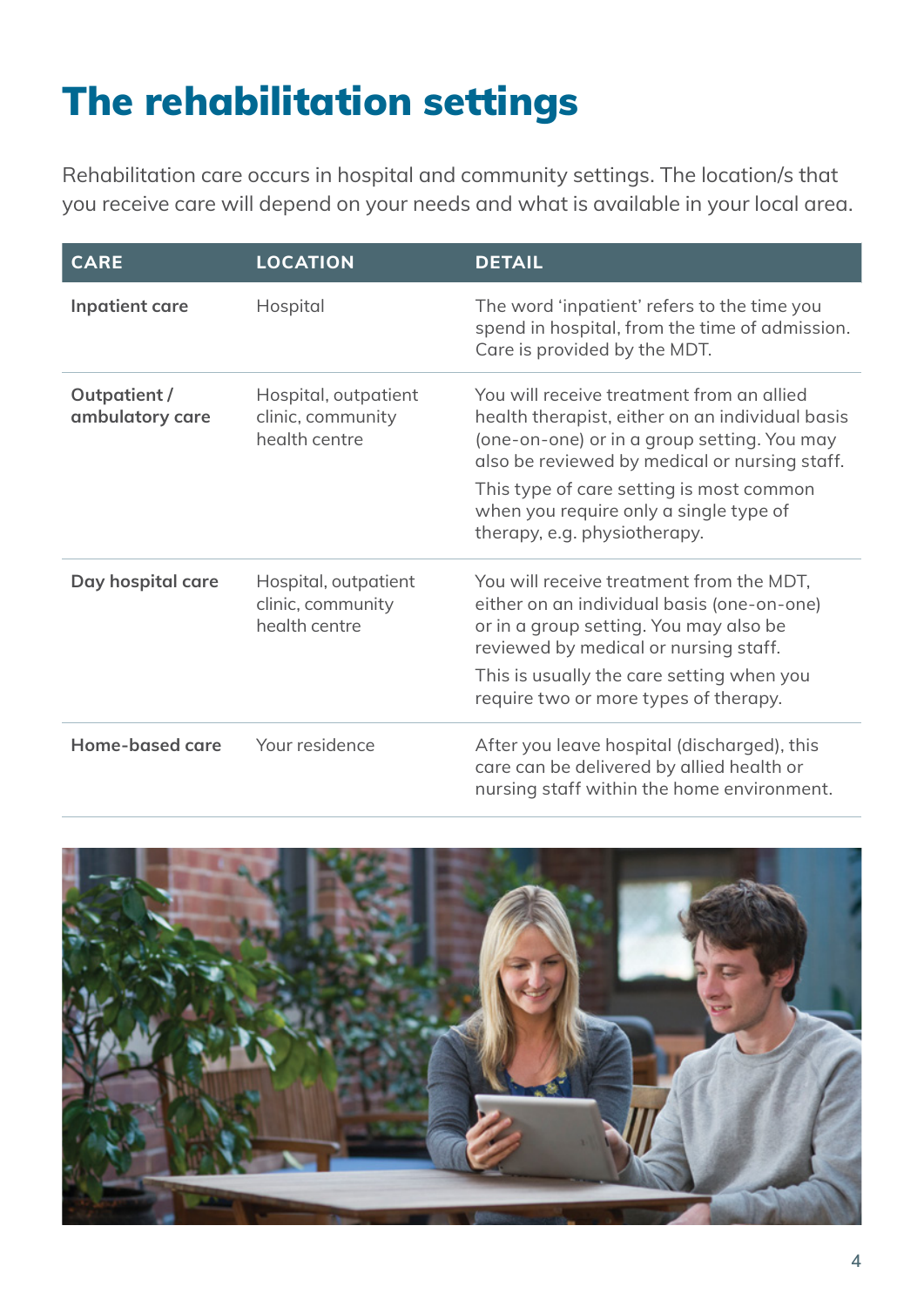## Playing your part

Your role is the most important one in the rehab team – personal involvement and commitment are important in rehabilitation.

The MDT members work together to provide care and support, meeting regularly to discuss your progress. You will be involved in conversations about your care, including setting personal goals. If you want, your family members can also be involved.

Rehabilitation focuses on 'doing with you' rather than 'doing for you'. You will be encouraged to do as much as possible for yourself (such as getting ready for the day, dressing and feeding yourself, etc).

You can support your own recovery by:

- $\checkmark$  working with your rehab team to identify what you want to achieve and to set your goals
- $\sqrt{\phantom{a}}$  participating willingly (attending your scheduled therapy appointments)
- $\sqrt{\phantom{a}}$  putting in effort and taking part to the best of your ability
- $\sqrt{\phantom{a}}$  practicing your therapists will instruct you to do exercises in your own time. Make sure to seek advice so you don't get tired or injure yourself.

If you consent, your family and carers are welcome to be involved. They may be encouraged to supervise your rehab program, practice exercises with you and provide support. Their involvement and support may help your recovery.

### Goal setting

Goal setting is essential in rehabilitation.

Your rehab team will work with you to develop personal goals, ensuring they are:

- $\checkmark$  specific (e.g. 'be able to dress myself', rather than 'get better')
- $\checkmark$  realistic
- $\sqrt{\phantom{a}}$  achievable (initial small or shortterm goals can be stepping stones to achieve a bigger long-term goal)
- $\checkmark$  time-based (e.g. within 2 days, next week)

Together with your rehab team, your goals should be regularly reviewed with you at set points in time. This is an important way to track your progress. Your goals may need to be adjusted over time, depending on your recovery.

As part of the rehab process, it is important to share your progress with your family and team and celebrate your achievements along the way.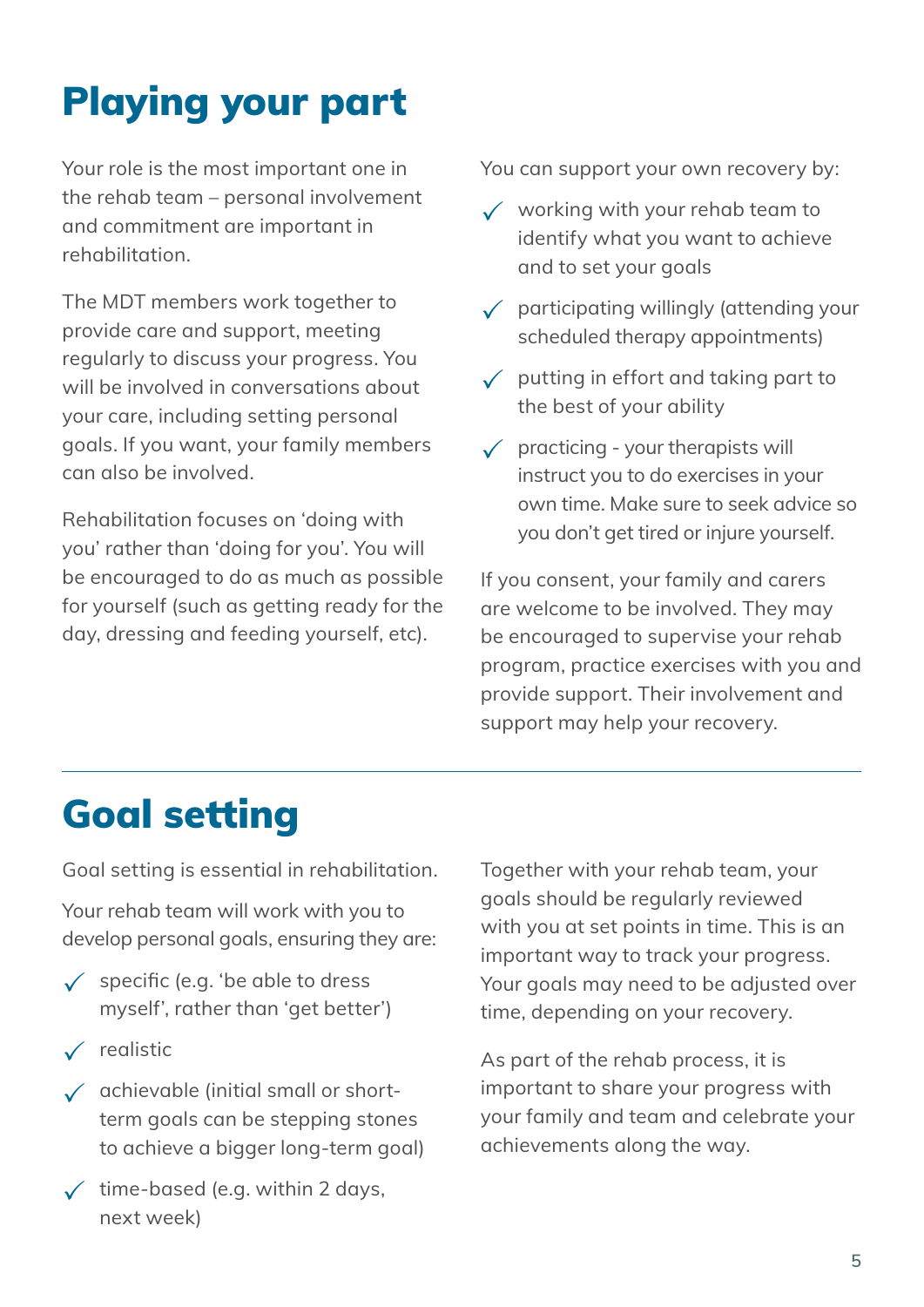### What to expect from inpatient rehab

#### **Admission**

On admission to the inpatient rehab, you will be assessed by the MDT and provided with therapy and care tailored to your needs.

Weekly team meetings called 'caseconference' are usually held to discuss your progress, future goals and plans for your discharge. Information from this meeting should be provided to you and your family by the rehab team members.

Most inpatient rehab have dining rooms where you can eat your meals. Depending on the size and your needs, family and friends may join you in the dining room.

#### **What to bring**

It is important to bring a positive attitude and the willingness to achieve your goals.

If you are an inpatient and staying overnight, items that you should bring include:

- $\checkmark$  toiletries toothbrush, toothpaste, deodorant, shampoo, shaving supplies, brush, comb
- $\checkmark$  essential aids glasses, hearing aids, dentures, mobility aids
- $\checkmark$  clothing at least two days of appropriate clothing for taking part in your rehabilitation program, as well as pyjamas for sleeping
- $\checkmark$  shoes these need to be well fitted. safe and comfortable

You may also bring photos and personal items, but it is not recommended that you bring anything too valuable. Mobile phones and laptops / tablets should be locked away when you are not using them.

#### **Leaving hospital (discharge)**

We recognise that being at home is preferred for your recovery, so the rehab team will aim to get you home as soon as possible, depending on your circumstances. Talk to your rehab team about any concerns or wishes you have regarding going home.

Sometimes there are changes in your planned discharge date, due to:

- unforeseen illness
- $\checkmark$  equipment or home modification requirements
- $\checkmark$  availability of required community services
- $\sqrt{\phantom{a}}$  not participating in your rehab program
- $\sqrt{\phantom{a}}$  making quicker progress than expected.

Referrals for ongoing therapy and/or community services will be organised by the rehab team prior to your discharge if this is required.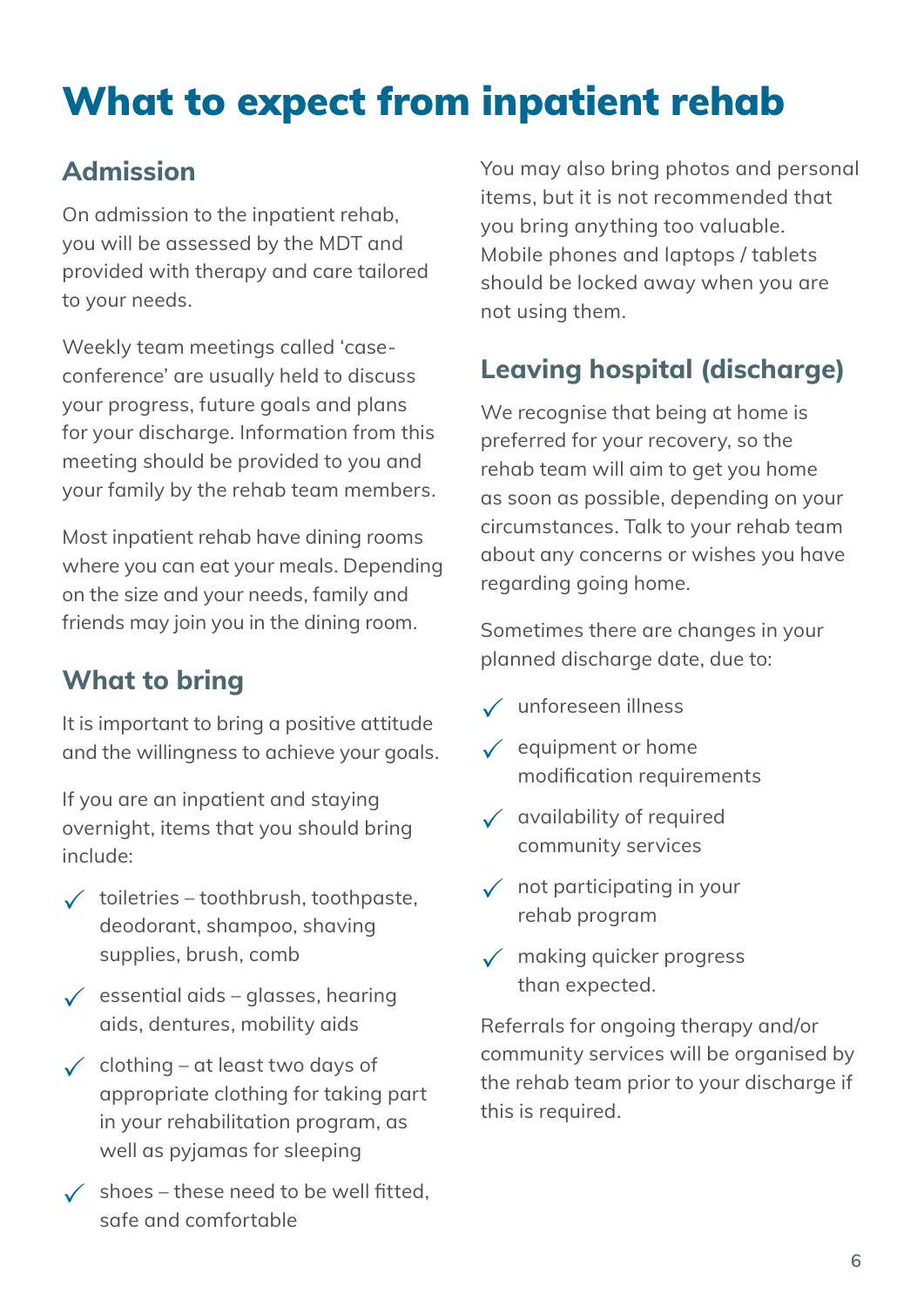### Support and information

Whether you are recovering from an injury, illness or surgery, or you are living with a long-term medical condition, you may have concerns about the future.

The health professionals involved in the MDT understand that rehabilitation can be challenging. Sometimes there are setbacks or you may be faced with uncertainty, this can be very distressing.

If you are having difficulties adjusting, or your mood is low, please talk to your rehab team about assistance. Changes in emotions is common, don't be afraid to ask questions about this or talk with your rehab team to figure out who would be best to talk further with you about things.

The MDT can provide guidance and assistance as you re-learn or find new ways of doing things.

**You can talk to your rehab team at any time if you have any questions or concerns. They are there to support you.**

#### Questions to ask your rehab team

What do I want to ask my team? What do I want to achieve? What do I need to think about as my next step in my recovery?